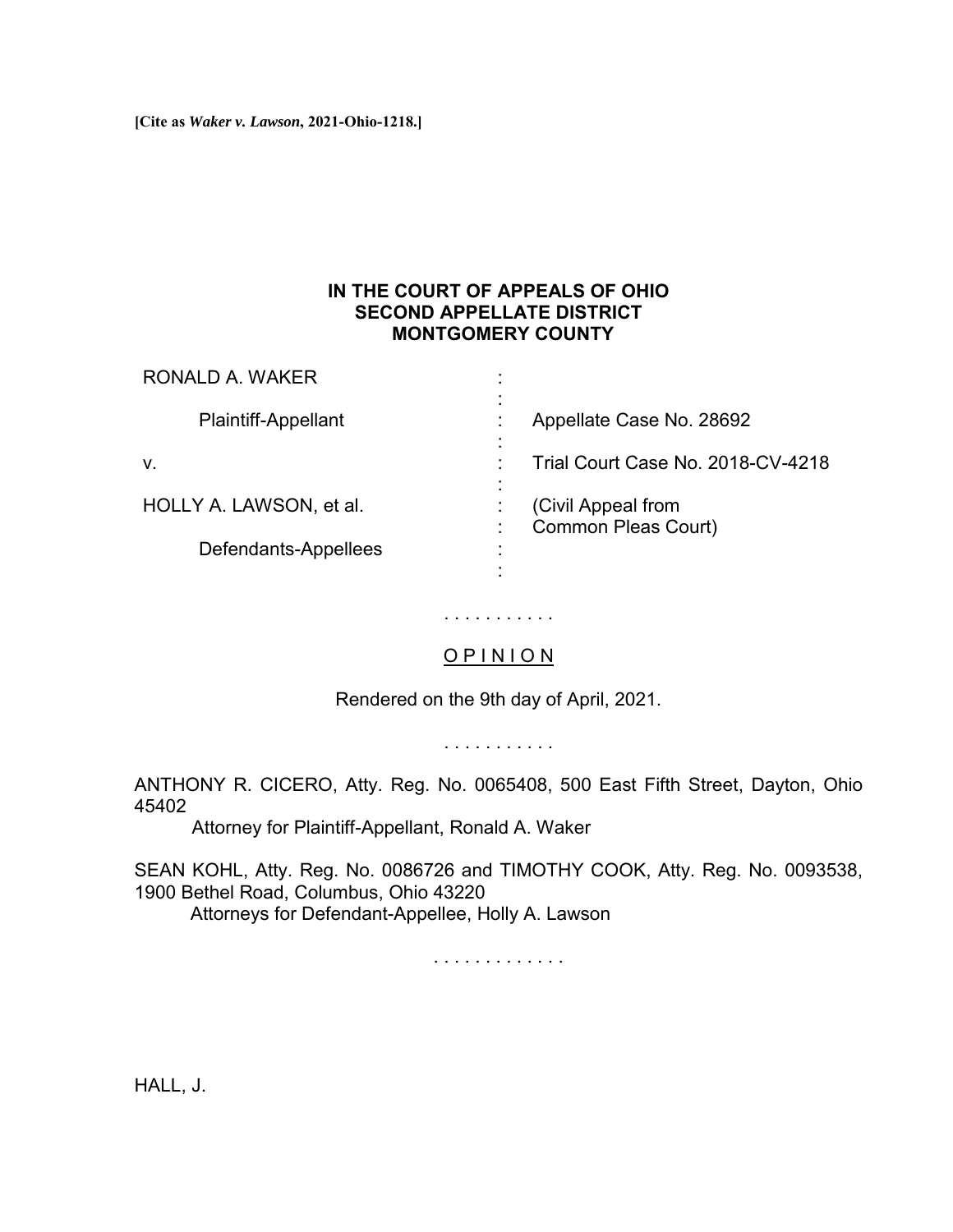**{¶ 1}** Ronald A. Waker appeals from the trial court's entry of summary judgment in favor of appellee Holly Lawson on his foreclosure complaint and on her counterclaims to quiet title and for slander of title.

**{¶ 2}** Waker advances two assignments of error. First, he contends the trial court erred in entering summary judgment in favor of Lawson on his foreclosure complaint and on her counterclaims. Second, he asserts that the trial court erred in not entering summary judgment for him on his complaint.

**{¶ 3}** The present appeal stems from a real-estate transaction involving a house at 1800 Far Hills Avenue in Oakwood. At the time of the transaction, Lawson lived with Waker and worked for his real-estate business, which was engaged in buying and renovating homes to sell or to rent. Waker discovered the property at issue when a realtor brought it to his attention. The house was a bank-owned foreclosure, and the bank was only accepting offers from buyers who intended to live in the home. Waker proceeded to purchase the house for \$99,900 using Lawson as the buyer. The closing was conducted by the Triad Title Agency, a company with which Waker had a working relationship. A few days before the closing, Waker directed Triad to draft a mortgage to be included in the closing documents. The mortgage that was created identified Lawson as the mortgagor and Waker as the mortgagee. The document stated that it was to secure her payment of \$110,000 plus interest as provided in a promissory note. Waker later explained that he made the mortgage for \$110,000 because he anticipated spending money to renovate the house.

**{¶ 4}** The parties agree that no promissory note ever existed. In fact, prior to the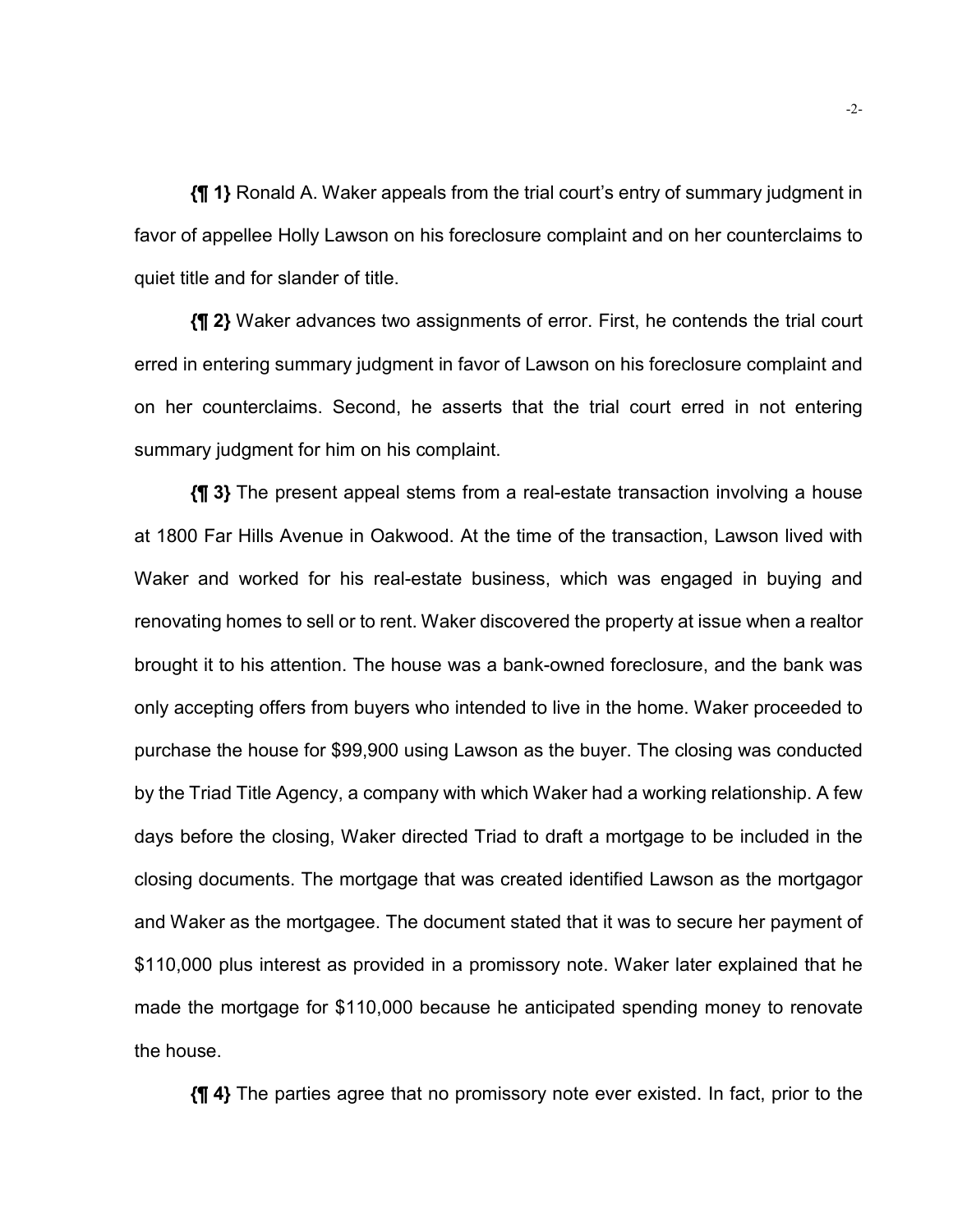purchase, Waker and Lawson never discussed any loan with regard to the Far Hills property. Waker also did not recall any pre-closing conversation with Lawson or her real estate agent about the existence of a mortgage on the property. Waker and Lawson attended the closing together, and Lawson signed the closing documents, including the mortgage, without reviewing them. According to Waker, "it was a one-minute closing probably, you know, five minutes at the most." The parties agree that Waker provided all of the money to pay for the house at the closing. Lawson did not know what Waker planned to do with the home at that time. She thought he might "flip" it or rent it. In her deposition, Lawson stated that no one told her there was going to be a mortgage on the property. She did not discover the mortgage until several weeks after the closing. She moved into the house after she discovered the mortgage and her relationship with Waker ended. Although the home was titled in Lawson's name on the recorded deed, she understood that it was not intended to be a gift to her at the time of purchase. Waker never told her that it was her house "free and clear."

**{¶ 5}** In September 2018, Waker filed a complaint against Lawson. The threecount complaint alleged breach of a promissory note and sought to foreclose on the mortgage. It also sought enforcement of a mechanic's lien based on work Waker had done to the property. Lawson filed numerous counterclaims, including claims for quiet title and slander of title.

**{¶ 6}** In July 2019, Waker moved for summary judgment on count two of his complaint, which sought foreclosure based on Lawson's non-payment of the debt secured by the mortgage. The following month, Lawson moved for summary judgment on Waker's entire complaint as well as on her counterclaims for quiet title and slander of title. In an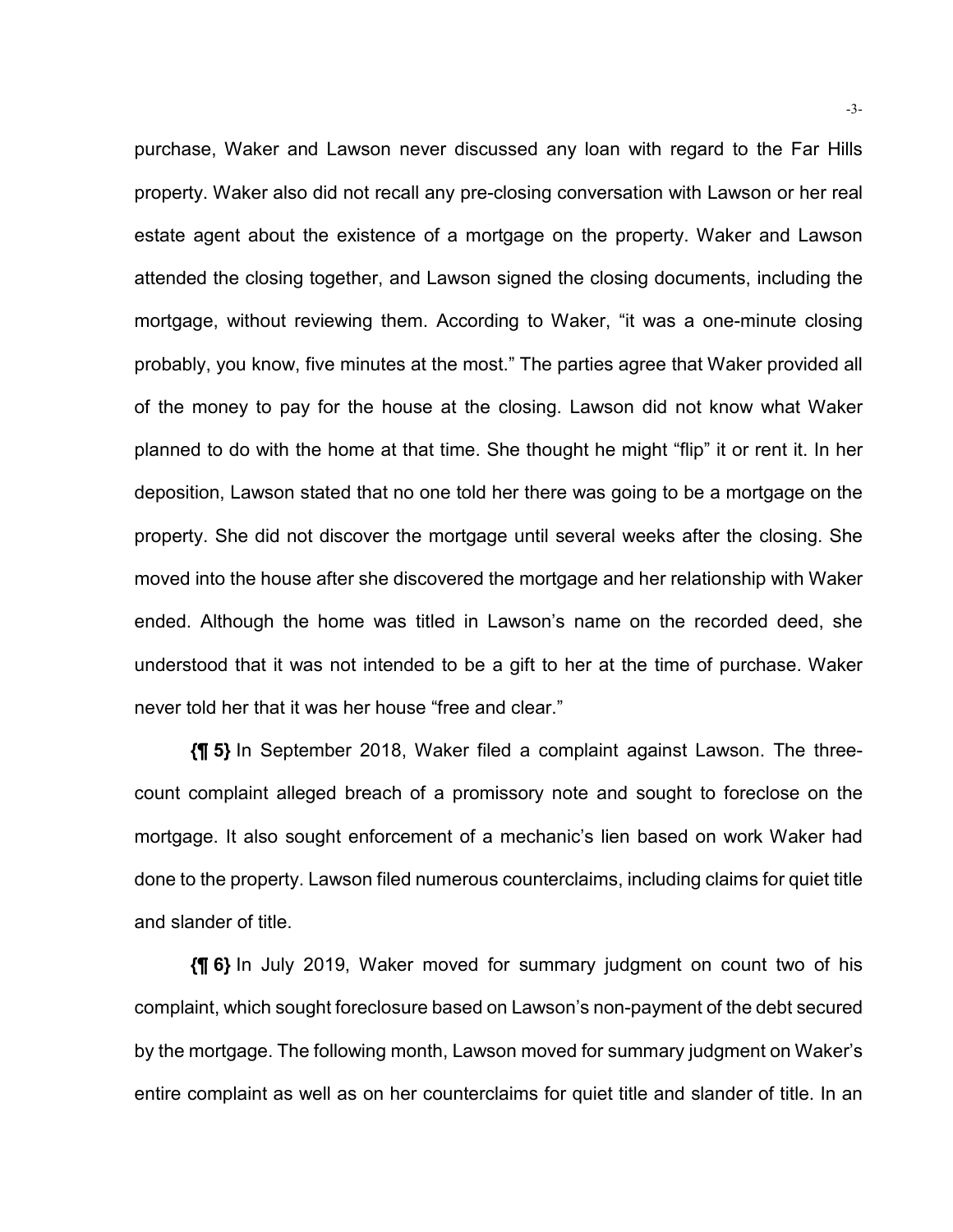October 17, 2019 ruling, the trial court overruled Waker's motion and sustained Lawson's motion. With regard to count one of Waker's complaint, which alleged breach of a promissory note, the trial court reasoned that no note ever existed and, therefore, no note could have been breached. (October 17, 2019 Decision, Order, and Entry at 5.) With regard to count two, which sought foreclosure based on the mortgage, the trial court reasoned:

In the present case, the parties both admit that Defendant Lawson did not intend to enter into a Mortgage at the time of the closing because, as Plaintiff himself stated, she was not aware of the Mortgage, or terms of any alleged loan from Plaintiff, prior to the purchase of the Property. In fact, Plaintiff admitted that Defendant Lawson knew the property would be in her name, but that she had no knowledge as to Plaintiff's ultimate plans for the Property. Based upon the foregoing, the Court finds that, based upon the evidence presented including the testimony by both parties, it is clear that Defendant Lawson did not voluntarily enter into a Mortgage for the Property at issue and, therefore, Plaintiff is not entitled to foreclose on the Property.

\* \* \*

(*Id*. at 7-8.)

**{¶ 7}** With regard to count three of Waker's complaint, which involved a mechanic's lien, the trial court declared the lien invalid because it was not timely filed. (*Id*. at 8.) As to Lawson's counterclaims, the trial court found her entitled to a decree of quiet title because the property was titled in her name and Waker's mortgage and mechanic's lien were invalid. (*Id*.) Finally, on the counterclaim for slander of title, the trial court found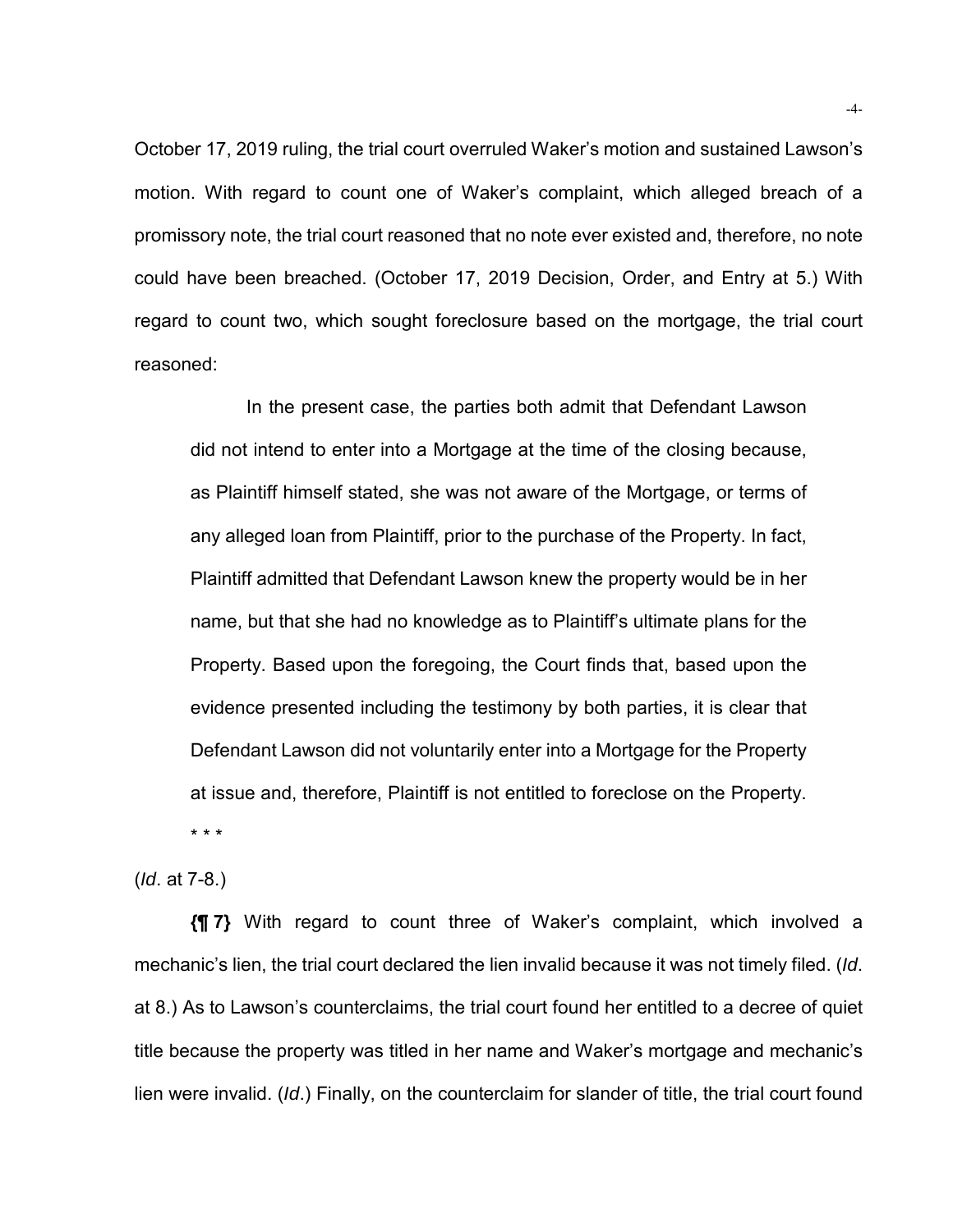that Waker's invalid mortgage and mechanic's lien constituted the publication of slanderous statements that disparaged Lawson's title, that Waker acted with malice, and that he caused actual and special damages.

**{¶ 8}** The trial court initially included Civ.R. 54(B) certification in its October 17, 2019 Decision, Order, and Entry, and Waker appealed. Waker subsequently dismissed the appeal so that an attorney-fee issue could be resolved. The trial court resolved that issue through a January 10, 2020 Order on a stipulation of the parties, and Lawson voluntarily dismissed her remaining counterclaims. Waker appealed on January 26, 2020. After a limited remand from this court, the trial court granted Civ.R. 60(A) relief on May 20, 2020, removing the Civ.R. 54(B) certification from its October 17, 2019 Decision, Order, and Entry. The trial court noted that the certification had been affixed inadvertently, as the matter had been expected to proceed to a hearing on attorney fees. Waker then filed an amended notice of appeal, incorporating the trial court's ruling on the summary judgment motions, its order resolving the attorney-fee issue on stipulations, and its order granting Civ.R. 60(A) relief.

**{¶ 9}** In his first assignment of error, Waker challenges the trial court's entry of summary judgment in favor of Lawson. He argues that the mortgage at issue was valid and enforceable in his foreclosure action, no cloud on Lawson's title supported a quiettitle action, and there was no slander of title.

**{¶ 10}** With regard to the mortgage, Waker asserts that "the validity of the mortgage is the lynchpin for deciding if the grant of summary judgment to Lawson, and the denial of summary judgment to Waker, was appropriate." (Appellant's brief at 9.) He stresses that she signed the mortgage at the closing without questioning its presence or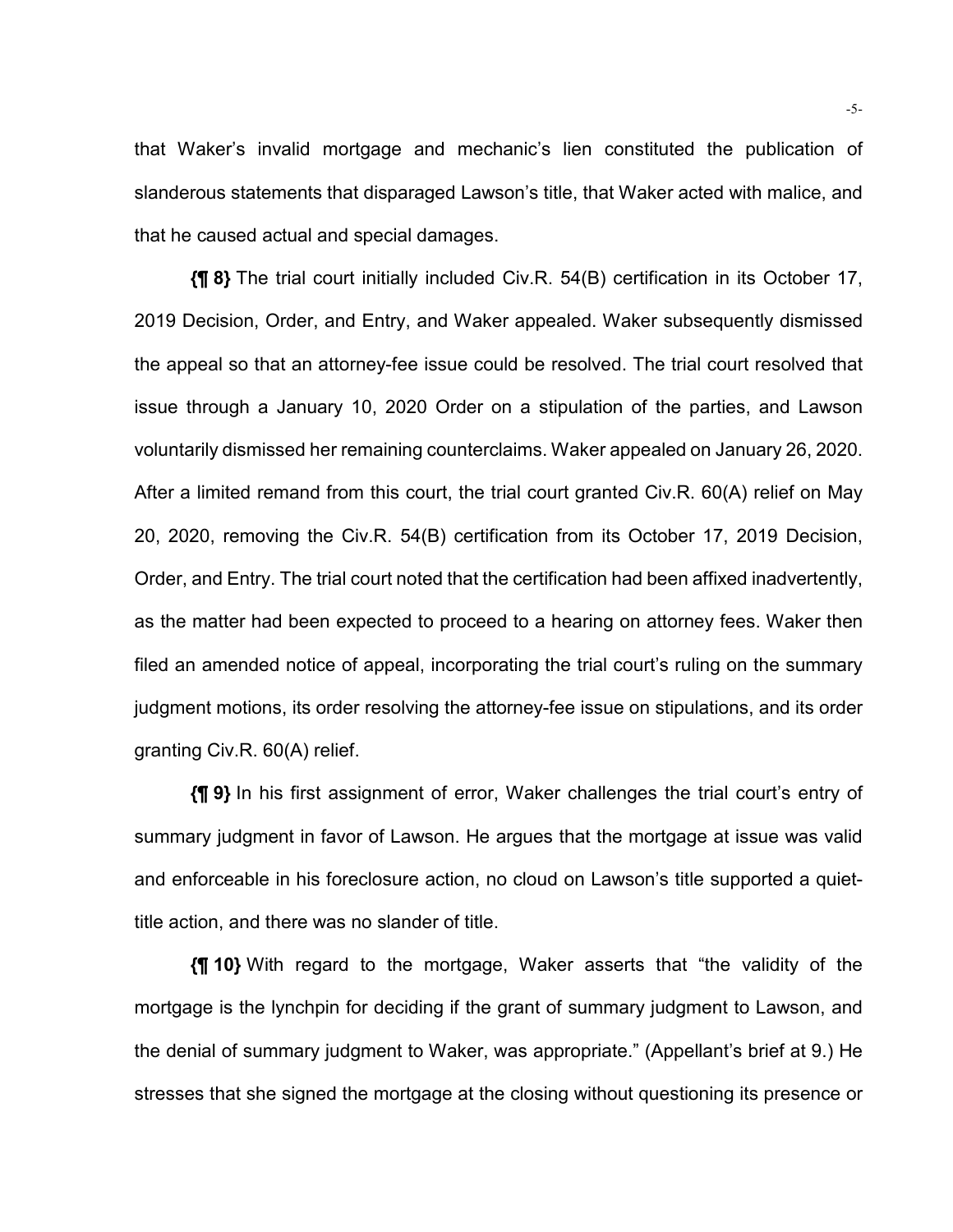reading it. He argues that she is bound by what she signed and that she cannot rely on her failure to read the document to avoid its consequences. Waker notes too that Lawson has not alleged fraud on his part. He also argues that the mortgage is enforceable despite the absence of a note. That being so, he asserts that the lack of a note does not negate the existence of a debt underlying the mortgage. Waker maintains that the mortgage itself contained all necessary terms and conditions regarding the debt and repayment. He insists that parol evidence may not be used to establish Lawson's lack of intent to enter into or to be bound by the mortgage. Waker argues that Lawson's signature on the mortgage bound her to its unambiguous terms and that reliance on extrinsic evidence in the form of her deposition testimony or affidavit was improper.

**{¶ 11}** We review a trial court's ruling on a summary-judgment motion de novo. *Schroeder v. Henness*, 2d Dist. Miami No. 2012-CA-18, 2013-Ohio-2767, ¶ 42. Under Civ.R. 56(C), summary judgment is proper when the movant demonstrates "that there is no issue as to any material fact, that the moving party is entitled to judgment as a matter of law, and that reasonable minds can come to but one conclusion, and that conclusion is adverse to the nonmoving party." *Miller v. Bike Athletic Co*., 80 Ohio St.3d 607, 617, 687 N.E.2d 735 (1998).

**{¶ 12}** With the foregoing standards in mind, we see no error in the trial court's summary-judgment ruling. We agree with Waker that the absence of a note is not by itself fatal to the validity of a mortgage or to a foreclosure action. "A note is mere evidence of a debt, not the debt itself. \* \* \* The existence of a debt secured by a mortgage may be established without a note." *Adams v. Bankers Trust Co*., 2d Dist. Montgomery Nos. 25703, 25706, 2014-Ohio-231, ¶ 5.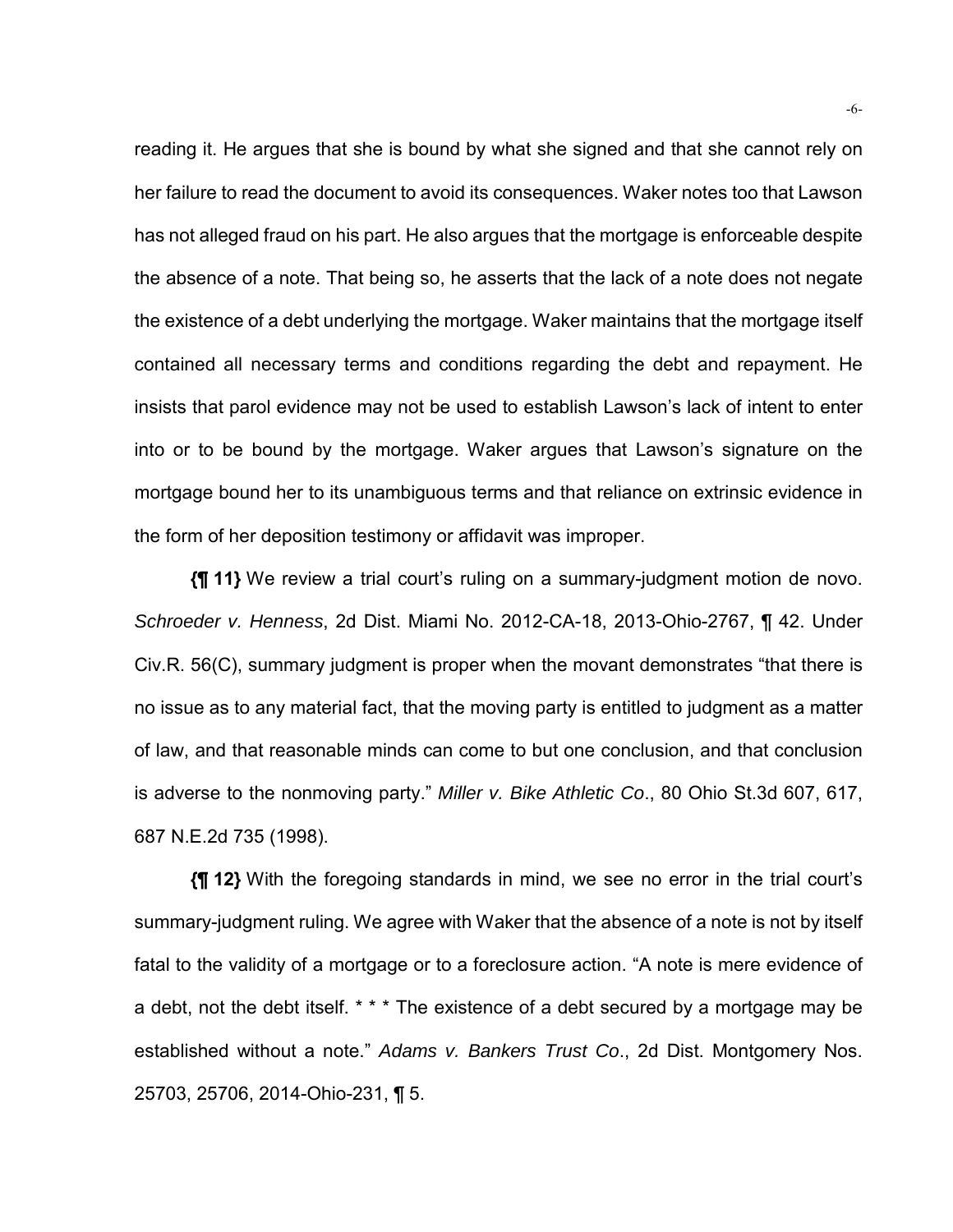**{¶ 13}** It is equally true, however, that the existence of a debt secured by a mortgage *must* be established, with or without a note, for a party to foreclose. This is so because "[t]he purpose of a mortgage is to secure the payment of a debt." *Riegel v. Belt*, 119 Ohio St. 369, 164 N.E. 347 (1928), at syllabus*.* "Upon a borrower's default, a lender is entitled to initiate foreclosure proceedings, to be paid in full, and to sever its relationship with the defaulting borrower." *Wilborn v. Bank One Corp*., 121 Ohio St.3d 546, 2009-Ohio-306, 906 N.E.2d 396, ¶ 18. If there is no underlying debt, there is no obligation for a mortgage to secure, and there can be no default.

**{¶ 14}** In the present case, no note existed evidencing the debt for which Waker sought to foreclose. Generally, such a note "is the primary evidence of the debt." *Deutsche Bank Natl. Trust Co. v. Holden*, 147 Ohio St.3d 85, 2016-Ohio-4603, 60 N.E.3d 1243, ¶ 28. In the absence of a note, Waker asserts that the mortgage Lawson signed constituted sufficient evidence of her debt obligation. The one-page document granted Waker a mortgage to secure payment of \$110,000 "with interest as provided in a Note of even date, with a Final Payment due July 1, 2018." (Lawson depo. at Exh. 5.) The mortgage did not identify the applicable interest rate or Lawson's monthly payment obligation. Nevertheless, Waker maintains that the mortgage contained enough information to prove Lawson's debt, which the mortgage secured. Because the mortgage was an unambiguous written agreement acknowledging the debt, Waker contends we may not resort to parol evidence to find that there was no debt or that the mortgage was unenforceable.

**{¶ 15}** The parol evidence rule "is a rule of substantive law that prohibits a party who has entered into a written contract from contradicting the terms of the contract with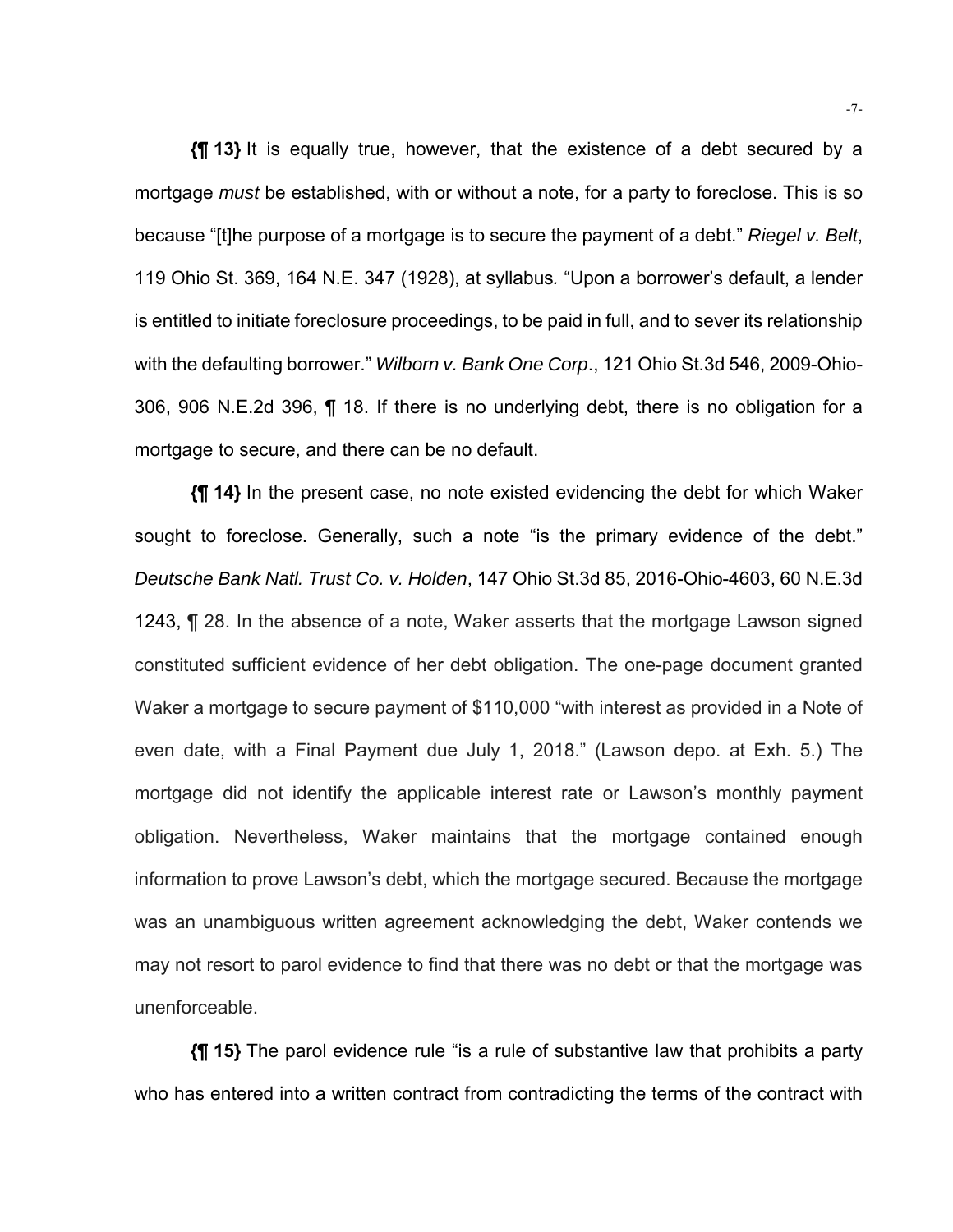evidence of alleged or actual agreements. 'When two parties have made a contract and have expressed it in a writing to which they have both assented as the complete and accurate integration of that contract, evidence, whether parol or otherwise, of antecedent understandings and negotiations will not be admitted for the purpose of varying or contradicting the writing.' " (Citation omitted.) *Ed Schory & Sons, Inc. v. Soc. Natl. Bank*, 75 Ohio St.3d 433, 440, 662 N.E.2d 1074 (1996), quoting 3 Corbin, Corbin on Contracts (1960) 357, Section 573. "The principal purpose of the parol evidence rule is to protect the integrity of written contracts." *Galmish v. Cicchini*, 90 Ohio St.3d 22, 27, 734 N.E.2d 782 (2000). The parol evidence rule thus provides that extrinsic evidence of prior or contemporaneous oral agreements or prior written agreements may not be used to vary, contradict, or supplement a final written contract. *Id*.

**{¶ 16}** We see at least two problems with applying the parol evidence rule here. First, there was no promissory note between Waker and Lawson obligating her to pay him \$110,000 plus interest. And the mortgage referencing the debt was not a written contract between Waker and Lawson obligating her to pay a debt. Waker did not even sign the mortgage, which simply granted him a security interest in the property. Although a mortgage is security for a debt, it is not a contract for the debt itself. *See*, *e.g*., *Century Natl. Bank v. Gwinn*, 4th Dist. Athens No. 11CA20, 2012-Ohio-768, ¶ 25. This remains true even when a mortgage incorporates an underlying note by reference. *Id*. The mortgage Lawson signed might have constituted some evidence of an underlying debt, but it was not a written contract for the debt that precluded consideration of parol evidence.

**{¶ 17}** Second, even if the mortgage could be considered a contract between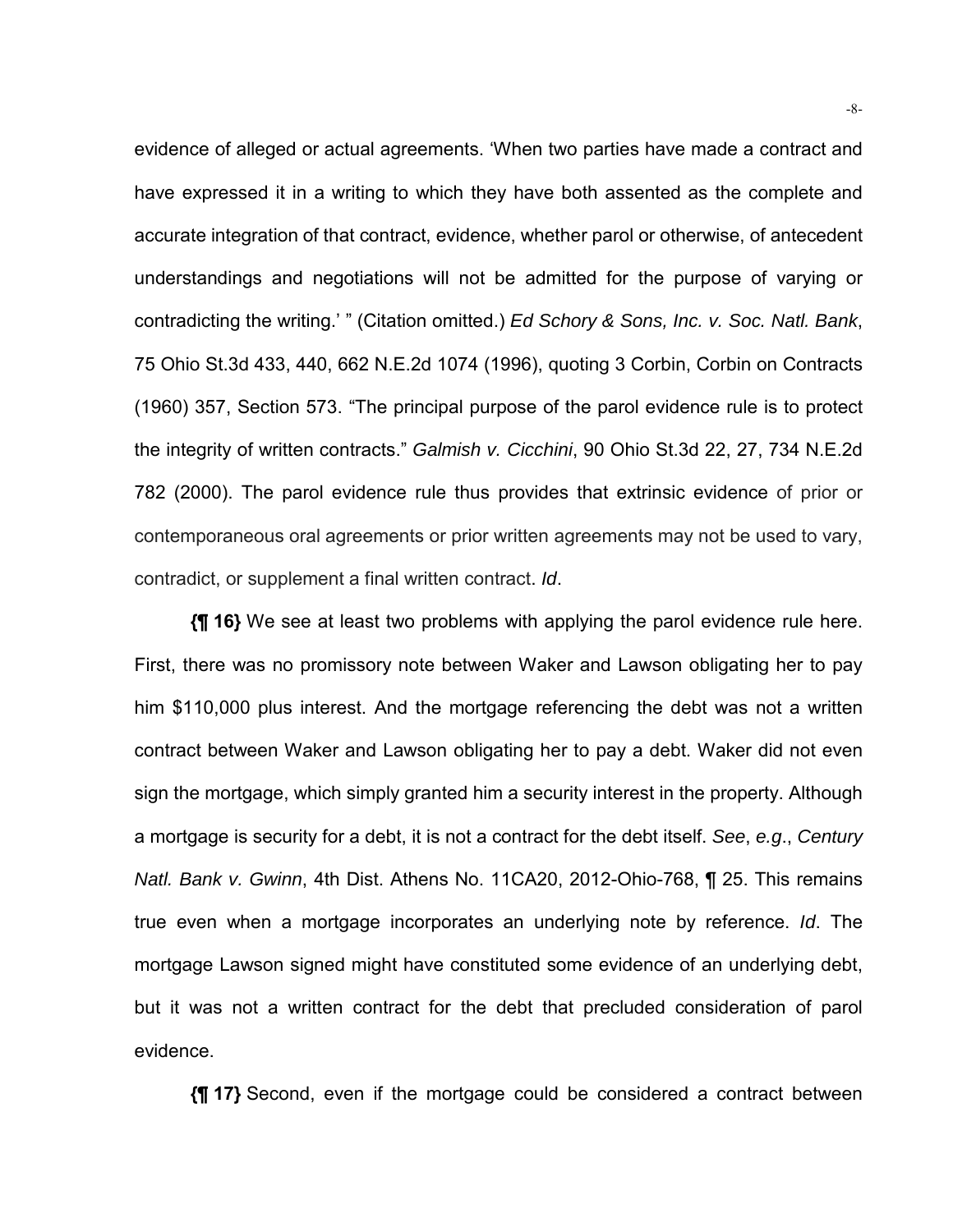Waker and Lawson for the debt itself, she did not seek to avoid the mortgage by relying on any oral or written agreement entered into prior to or contemporaneous with her signing of that document. Instead, she relyied on the parties' *subsequent* joint recognition in their depositions that she and Waker in fact had not discussed or entered into an underlying agreement obligating her to pay him anything. Both parties agreed in their depositions that when Lawson signed the mortgage, there was no note and there had been no mutual agreement concerning her paying Waker for the house. In essence, both parties agreed in their depositions that the \$110,000 debt obligation referenced in the mortgage was made up solely by Waker.

**{¶ 18}** In his deposition, Waker acknowledged that Lawson "had no clue" what he even planned to do with the house at the time of the closing. (Waker depo. at 26.) He also admitted that prior to the purchase "there was never a discussion" with Lawson "with regard to the terms of a loan[.]" (*Id*. at 30.) Waker unilaterally decided to create a mortgage referencing a \$110,000 debt and to have the mortgage document inserted in the closing papers for Lawson to sign. (*Id*. at 35.) For her part, Lawson testified that she did not discover the mortgage until weeks after the closing, and she never intended or agreed to incur any debt obligation.<sup>1</sup> (Lawson depo. at 31, 47; Lawson affidavit at  $\P$  13.)

**{¶ 19}** In light of the foregoing evidence, we see no genuine issue of material fact as to the non-existence of an actual debt underlying the mortgage Lawson signed. Even construing the evidence in a light most favorable to Waker, no rational trier of fact could

l

 $1$  Sometime after the closing and after discovering the mortgage, Lawson did attempt to compromise with Waker and to work out a payment plan with him. This after-the-fact negotiation did not establish the existence of a valid underlying debt at the time of the closing.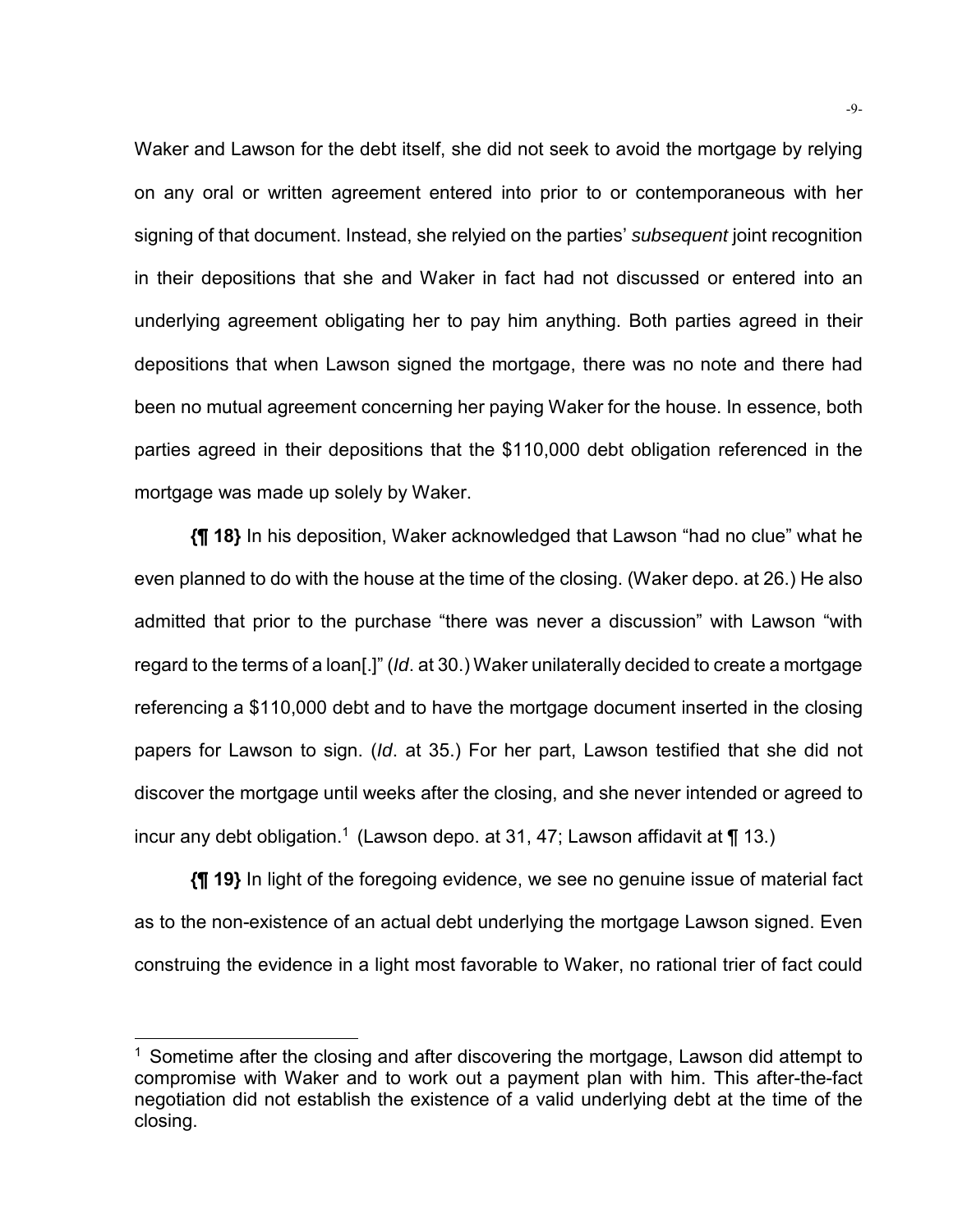find that such a debt truly existed when Lawson executed the mortgage. Because Waker failed to prove the existence of an underlying debt, he cannot prove a default and, therefore, cannot foreclose on the mortgage. Accordingly, we see no error in the trial court's entry of summary judgment in favor of Lawson on count two of Waker's complaint.

**{¶ 20}** Waker also challenges the trial court's entry of summary judgment for Lawson on her quiet-title counterclaim. The trial court reasoned that the mortgage, which it found to be invalid and unenforceable, constituted a cloud on the title. Waker argues again that the mortgage was valid and enforceable through foreclosure. Therefore, he asserts that his recorded mortgage did not constitute a "cloud" on Lawson's title.

**{¶ 21}** "A cloud on a title is a defect in title 'that has a tendency even in the slight degree, to cast doubt upon the owner's title, and to stand in the way of a full and free exercise of his ownership.' " *Cuspide Properties, Ltd. v. Earl Mechanical Servs.*, 2015- Ohio-5019, 53 N.E.3d 818, ¶ 27 (6th Dist.), quoting *McClure v. Fischer Attached Homes*, 145 Ohio Misc.2d 38, 2007-Ohio-7259, 882 N.E.2d 61, ¶ 13 (C.P.). "An invalid lien creates the appearance that there is an encumbrance on one's land where one does not exist." *Id*.

**{¶ 22}** The trial court found that Waker's recorded mortgage and mechanic's lien constituted clouds on Lawson's title because they were invalid. The trial court reasoned that the mortgage and mechanic's lien cast doubt on her possession of an unencumbered title. Therefore, the trial court found Lawson entitled to a decree of quiet title under R.C. 5303.01, which provides that "[a]n action may be brought by a person in possession of real property, by himself or a tenant, against any person who claims an interest therein adverse to him, for the purpose of determining such adverse interest."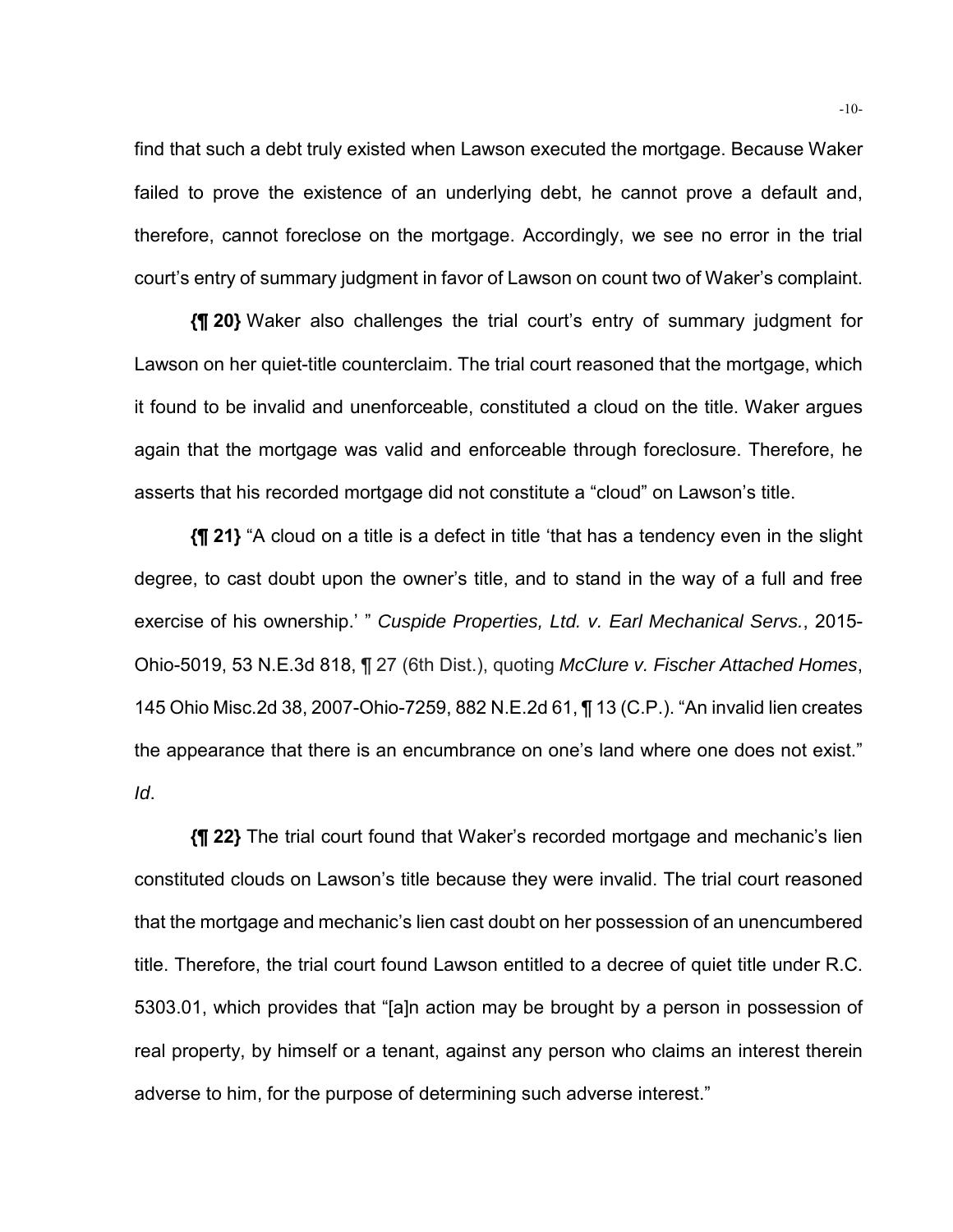**{¶ 23}** Upon review, we see no error in the trial court's ruling. Waker's mortgage was unenforceable because he failed to prove the existence of an underlying debt that the mortgage secured. With regard to Waker's mechanic's lien, the trial court found it invalid on the basis that it was not timely filed. Waker has not challenged that determination on appeal. The invalid mortgage and mechanic's lien created the appearance of an encumbrance on Lawson's title where no encumbrance existed. Therefore, the trial court correctly found Lawson entitled to a decree of quiet title.

**{¶ 24}** In a final argument under his first assignment of error, Waker challenges the trial court's entry of summary judgment in favor of Lawson on her counterclaim for slander of title. Waker asserts that Lawson did not establish the elements of a slander-oftitle claim because the mortgage at issue was valid and enforceable.

**{¶ 25}** "Typically, slander-of-title cases involve documents filed against a particular piece of property by parties who claim an interest in the property." *Green v. Lemarr*, 139 Ohio App.3d 414, 431, 744 N.E.2d 212 (2d Dist. 2000). "To prevail, a claimant must prove '(1) there was a publication of a slanderous statement disparaging claimant's title; (2) the statement was false; (3) the statement was made with malice or made with reckless disregard of its falsity; and (4) the statement caused actual or special damages.' " *Id*. at 430-431, quoting *Colquhoun v. Webber*, 684 A.2d 405, 409 (Me. 1996).

**{¶ 26}** In its ruling, the trial court found that Lawson had established slander of title, as a matter of law, with regard to both the mortgage and Waker's mechanic's lien. In support, it reasoned:

With respect to the elements of this claim, the Court notes that Plaintiff's use of the invalid Mortgage to bring this action, as well as the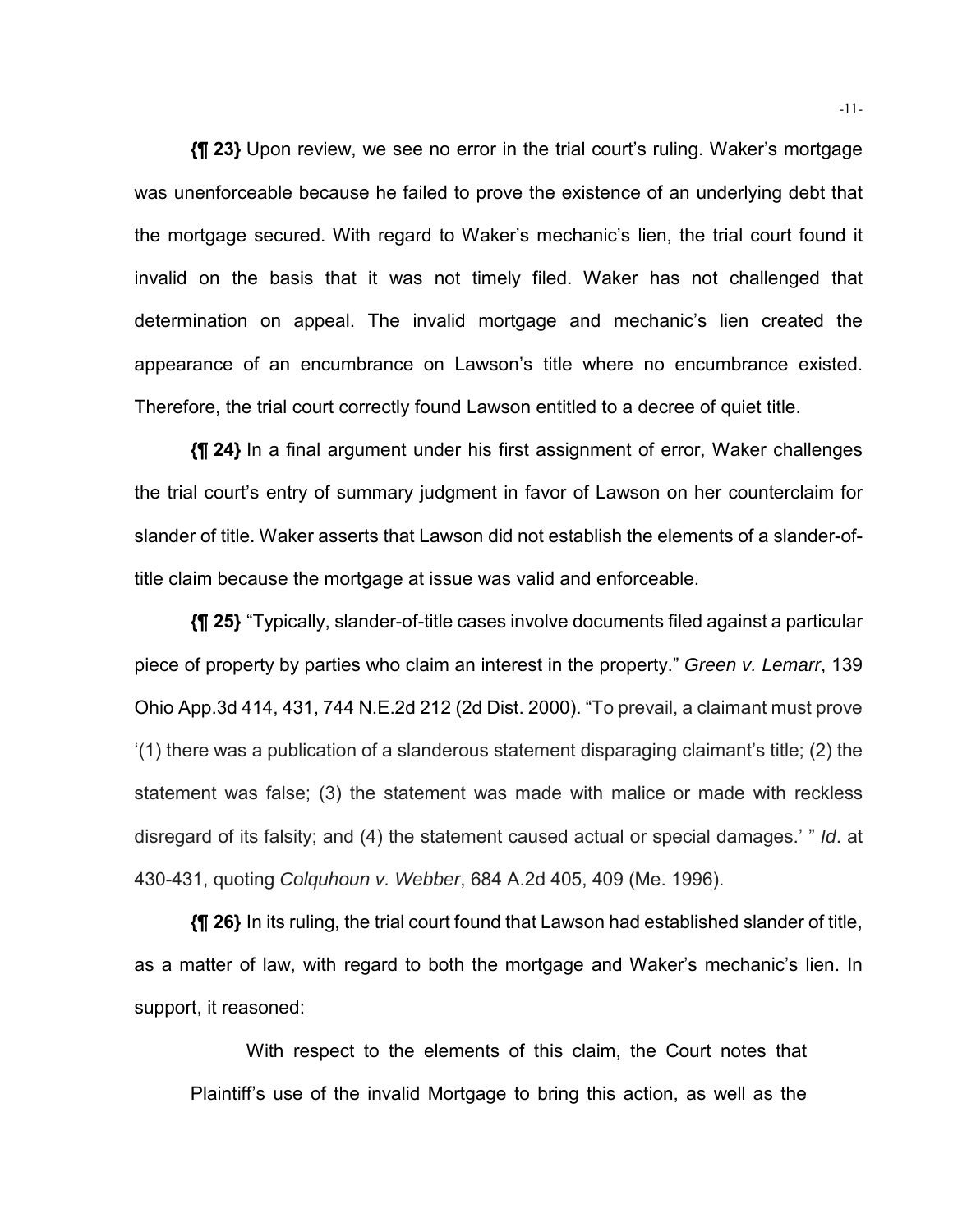invalid mechanic's lien, constitute publications of slanderous statements that disparaged Defendant Lawson's title. The Court further finds that Plaintiff acted with malice because he acted with reckless disregard for Defendant Lawson's rights. Specifically, Plaintiff provided detailed testimony, admitting that he had extensive experience with buying and selling properties, the Property is titled in Defendant Lawson's name and, yet, Plaintiff did not discuss the terms of the Mortgage with Defendant Lawson prior to the purchase of the Property. Moreover, Plaintiff admits that he arbitrarily determined the amount of the Mortgage, which did not reflect the actual purchase price of the Property. See Plaintiff's Depo., generally. Accordingly, when Plaintiff brought this action for foreclosure, using the invalid Mortgage and untimely mechanic's lien, he showed reckless disregard for Defendant Lawson's rights as the titled owner of the Property and, therefore, acted with malice. With respect to the final element of this claim, the Court finds that Plaintiff's actions have caused Defendant Lawson actual and special damages arising out of the litigation of this matter. The amount of any attorney fees will be addressed at a separate hearing as set forth below. Accordingly, the Court SUSTAINS Defendant Lawson's claim for slander of title.

(October 17, 2019 Decision, Order, and Entry at 9-10.)2

l

**{¶ 27}** On appeal, Waker argues that Lawson failed to establish the second element of her slander-of-title claim, namely that the "statement" was false. Lawson

 $2$  As noted above, the parties subsequently resolved the attorney-fee issue by stipulation.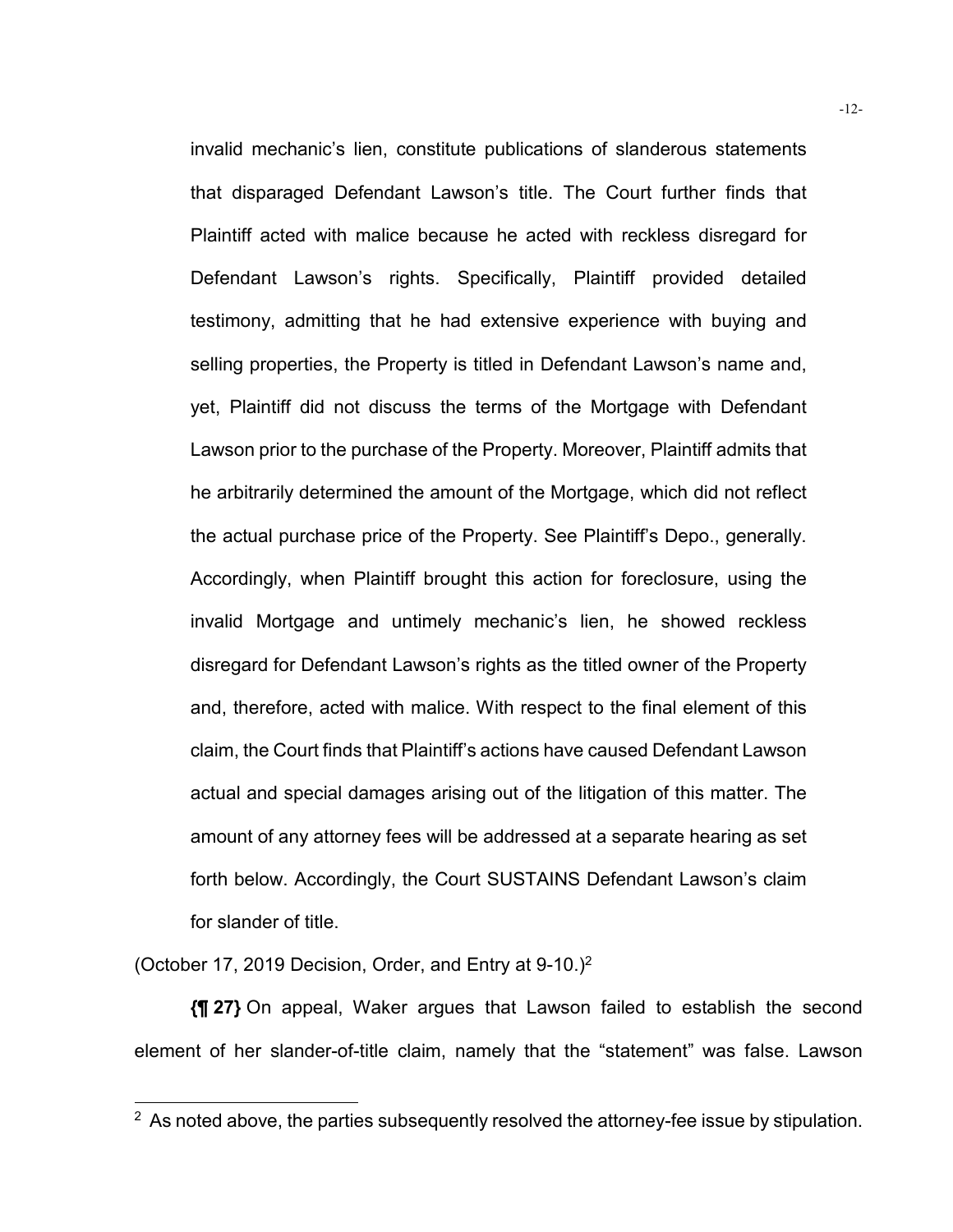contends the statement at issue was the mortgage and that it was not "false" because it was valid and enforceable. Waker also claims Lawson failed to establish the third element, malice, for the same reason. He reasons that "the mortgage is not invalid and seeking to foreclose pursuant to the mortgage is neither a reckless disregard of Lawson's rights nor malicious." (Appellant's brief at 16.)

**{¶ 28}** We find Waker's argument to be unpersuasive. As an initial matter, the trial court's ruling makes clear that the "statement" at issue involved Waker's assertion of both a mortgage and a mechanic's lien. The trial court found the mechanic's lien invalid due to it being untimely filed, and Waker has not challenged that determination on appeal. With regard to the mortgage, we held above that it was not valid and enforceable because Waker failed to establish the existence of an underlying debt. That being so, Waker's sole basis for challenging the second and third elements of Lawson's claim lacks merit. The first assignment of error is overruled.

**{¶ 29}** In his second assignment of error, Waker contends the trial court erred in overruling his competing motion for summary judgment on count two of his complaint, which sought foreclosure. Waker reiterates his contention that the mortgage was valid and enforceable and that it obligated Lawson to pay him \$110,000 plus interest by July 1, 2018. Because she failed to make this payment, Waker asserts that she was in default and that he was entitled to a decree of foreclosure as a matter of law.

**{¶ 30}** In resolving Waker's first assignment of error, we determined that he failed to prove the existence of a debt and that he consequently could not prove a default by Lawson. As a result, we held that he was not entitled to foreclose. In light of that determination, Waker was not entitled to summary judgment on his complaint for